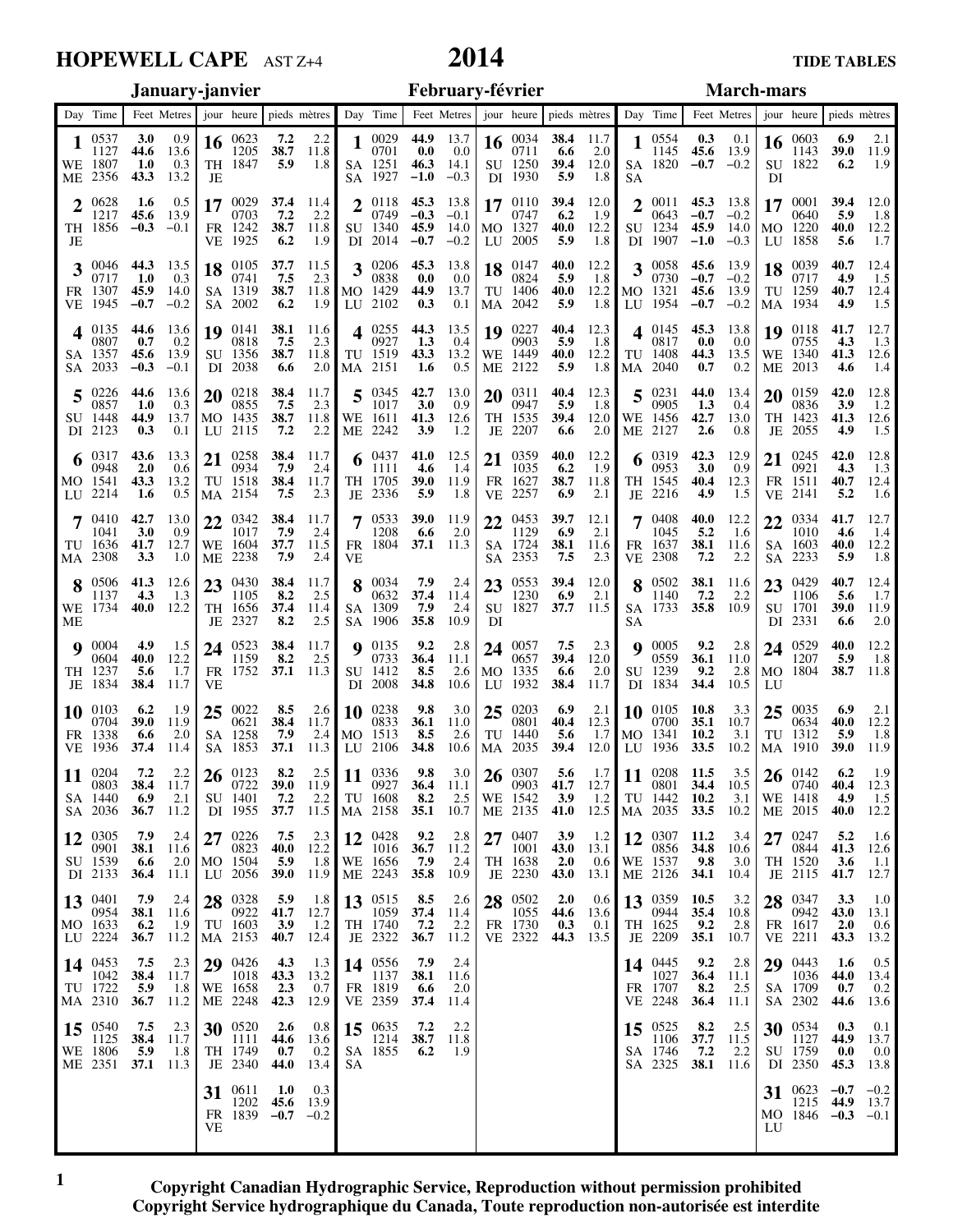# **2014**

## **HOPEWELL CAPE** HNA Z+4

|    | April-avril                                 |                                   |                               |    |                                                                         |                                         |                                         |           | May-mai                                                        |                                 |                                     |    |                                                                                                                                                   |                                   |                                    |    |                                                                 | June-juin                       |                                      |           |                                                     |                                   |                                         |  |
|----|---------------------------------------------|-----------------------------------|-------------------------------|----|-------------------------------------------------------------------------|-----------------------------------------|-----------------------------------------|-----------|----------------------------------------------------------------|---------------------------------|-------------------------------------|----|---------------------------------------------------------------------------------------------------------------------------------------------------|-----------------------------------|------------------------------------|----|-----------------------------------------------------------------|---------------------------------|--------------------------------------|-----------|-----------------------------------------------------|-----------------------------------|-----------------------------------------|--|
|    | Day Time                                    |                                   |                               |    |                                                                         |                                         |                                         |           |                                                                |                                 |                                     |    | Feet Metres   jour heure   pieds mètres   Day Time   Feet Metres   jour heure   pieds mètres   Day Time   Feet Metres   jour heure   pieds mètres |                                   |                                    |    |                                                                 |                                 |                                      |           |                                                     |                                   |                                         |  |
|    | 1 $^{0037}$<br>0710<br>TU 1301<br>MA 1932   | 45.3<br>$-0.7$<br>44.6<br>0.3     | 13.8<br>$-0.2$<br>13.6<br>0.1 |    | 16 $^{0010}_{0000}$<br>0649<br>WE 1233<br>ME 1906                       | 42.0<br>3.6<br>41.3<br>4.3              | 12.8<br>1.1<br>12.6<br>1.3              |           | $1\frac{0059}{0000}$<br>0736<br>TH 1325<br>JE 1956             | 43.3 13.2<br>1.3<br>41.7<br>3.3 | 0.4<br>12.7<br>1.0                  |    | 16 $^{0029}_{0700}$<br>0709<br>FR 1255<br>VE 1927                                                                                                 | 2.0<br>42.7<br>3.3                | 43.6 $13.3$<br>0.6<br>13.0<br>1.0  |    | $1\ \substack{0202\\0011}$<br>0844<br>SU 1429<br>DI 2102        | 5.2<br>37.7<br>7.5              | $39.7$ 12.1<br>-1.6<br>11.5<br>2.3   |           | 16 $^{0148}_{022}$<br>0826<br>MO 1417<br>LU 2048    | 45.3<br>0.3<br>44.0<br>2.0        | 13.8<br>0.1<br>13.4<br>0.6              |  |
|    | $2^{0122}$<br>0756<br>WE 1347<br>ME 2018    | 44.6<br>0.3<br>43.3<br>2.0        | 13.6<br>0.1<br>13.2<br>0.6    |    | 0730<br>TH 1316<br>JE 1948                                              | 43.0<br>3.0<br>42.0<br>3.9              | 13.1<br>0.9<br>12.8<br>1.2              |           | 2 $^{0143}_{0022}$<br>0822<br>FR 1410<br>VE 2041               | 42.0<br>2.6<br>40.0<br>4.9      | 12.8<br>0.8<br>12.2<br>1.5          |    | 17 $^{0115}_{07}$<br>0755<br>SA 1343<br>SA 2014                                                                                                   | 44.3<br>1.6<br>43.0<br>3.0        | 13.5<br>0.5<br>13.1 MO 1511<br>0.9 |    | $2^{0244}$<br>0927<br>LU 2146                                   | 38.4<br>6.9<br>36.4<br>9.2      | 11.7<br>2.1<br>11.1<br>2.8           |           | 17 $^{0239}$<br>0916<br>TU 1509<br>MA 2140          | 44.6<br>0.7<br>43.6<br>2.3        | 13.6<br>0.2<br>13.3<br>0.7              |  |
|    | $3^{0207}$<br>0843<br>TH 1433<br>JE 2104    | 43.3<br>-1.6<br>41.3<br>3.6       | 13.2<br>0.5<br>12.6<br>1.1    |    | 18 0136<br>0814<br>FR 1402<br>VE 2033                                   | 43.3<br>2.6<br>42.0<br>3.9              | 13.2<br>0.8<br>12.8<br>-1.2             |           | $3^{0227}$<br>0907<br>SA 1455<br>SA 2127                       | 40.4<br>4.6<br>38.4<br>6.9      | 12.3<br>-1.4<br>11.7<br>2.1         |    | $18^{0204}$<br>0843<br>SU 1433<br>DI 2104                                                                                                         | 44.3<br>1.6<br>42.7<br>3.3        | 13.5<br>0.5                        |    | $3^{0327}$<br>1010<br>13.0 TU 1554<br>$1.0$ MA 2231             | 36.7<br>8.2<br>35.4<br>10.2     | 11.2<br>2.5<br>10.8<br>3.1           |           | $18^{0333}$<br>1008<br>WE 1604<br>ME 2235           | 44.0<br>-1.6<br>43.0<br>3.0       | 13.4<br>0.5<br>13.1<br>0.9              |  |
|    | $4^{0252}$<br>0930<br>FR 1520<br>VE 2151    | 41.3<br>3.6<br>39.4<br>5.9        | 12.6<br>1.1<br>12.0<br>1.8    |    | 19 0223<br>0900<br>SA 1450<br>SA 2121                                   | 43.3<br>3.0<br>41.7<br>4.3              | 13.2<br>0.9<br>12.7<br>1.3              |           | $4^{0312}$<br>0954<br>SU 1541<br>DI 2214                       | 38.4<br>6.6<br>36.4<br>8.9      | 11.7<br>2.0<br>11.1<br>2.7          |    | $19^{0255}$<br>0933<br>MO 1526<br>LU 2157                                                                                                         | 43.6<br>2.0<br>42.3<br>3.6        | 13.3<br>0.6<br>1.1                 |    | $4^{0411}$<br>1055<br>12.9 WE 1640<br>ME 2317                   | 35.4<br>9.8<br>34.8<br>11.2     | 10.8<br>3.0<br>10.6<br>3.4           |           | 19 0429<br>1103<br>TH 1701<br>JE 2332               | 42.7<br>2.6<br>42.0<br>3.9        | 13.0<br>0.8<br>12.8<br>1.2              |  |
|    | $5^{0340}$<br>1019<br>SA 1609<br>SA 2241    | 39.4<br>5.9<br>37.1<br>8.2        | 12.0<br>1.8<br>11.3<br>2.5    |    | $20^{0313}$<br>0951<br>SU 1543<br>DI 2214                               | 42.7<br>3.3<br>41.0<br>4.9              | 13.0<br>1.0<br>12.5<br>1.5              |           | $5\frac{0358}{1012}$<br>1042<br>MO 1629<br>LU 2304             | 36.7<br>8.5<br>34.8<br>10.8     | 11.2<br>2.6<br>10.6<br>3.3          |    | $20^{0350}$<br>1027<br>TU 1623<br>MA 2254                                                                                                         | 43.0<br>2.6<br>41.7<br>4.3        | 13.1<br>$0.8\,$<br>12.7<br>1.3     | JE | $5^{0459}$<br>1141 10.8<br>TH 1729                              | 34.4<br>34.4 10.5               | 10.5<br>3.3                          | VE        | $20^{0529}$<br>1200<br>FR 1801                      | 41.3<br>3.6<br>41.3               | 12.6<br>1.1<br>12.6                     |  |
|    | 0430<br>1111<br>SU 1702<br>DI 2335          | 37.1<br>8.2<br>35.1<br>10.2       | 11.3<br>2.5<br>10.7<br>3.1    |    | 21 0408<br>1046<br>MO 1642<br>LU 2312                                   | 42.0<br>4.3<br>40.4<br>5.6              | 12.8<br>1.3<br>12.3<br>1.7              |           | 6 $^{0448}$<br>1132<br>TU 1721<br>MA 2357                      | 35.1<br>10.2<br>33.8<br>11.8    | 10.7<br>3.1<br>10.3<br>3.6          |    | $21^{0449}$<br>1125<br>WE 1724<br>ME 2355                                                                                                         | 42.0<br>3.6<br>41.0<br>4.9        | 12.8<br>1.1<br>12.5<br>1.5         |    | 6 $^{0007}_{0222}$ 11.8<br>0551<br>FR 1231<br>VE 1820           | 34.1<br>11.2<br>34.4            | 3.6<br>10.4<br>3.4<br>10.5           |           | $21^{0032}$<br>0630<br>SA 1301<br>SA 1902           | 4.6<br>40.4<br>4.6<br>40.7        | 1.4<br>12.3<br>1.4<br>12.4              |  |
| LU | $7 \t0524$<br>1207<br>MO 1759               | 35.1<br>9.8<br>33.8               | 10.7<br>3.0<br>10.3           | MA | 22 0509<br>1146<br>TU 1744                                              | 41.0<br>4.6                             | 12.5<br>1.4<br>40.0 $12.2$              | MЕ        | $7 \t 0542$<br>1225 11.2<br>WE 1815 33.1 10.1                  | 33.8                            | 10.3<br>3.4                         | JE | $22\ \frac{0552}{122}$<br>1226<br>TH 1826                                                                                                         | 41.0<br>4.3                       | 12.5<br>1.3<br>41.0 $12.5$         |    | 7 0059 11.5<br>0645<br>SA 1322<br>SA 1913                       | 34.1<br>11.2<br>35.1            | 3.5<br>10.4<br>3.4<br>10.7           |           | $22\frac{0134}{0722}$<br>0733<br>SU 1402<br>DI 2002 | 4.6<br>39.7<br>4.9<br>40.7        | 1.4<br>12.1<br>1.5<br>12.4              |  |
|    | 8 0033 11.8<br>0623<br>TU 1306<br>MA 1858   | 34.1<br>11.2<br>32.8              | 3.6<br>10.4<br>3.4<br>10.0    |    | 23 0015<br>0614<br>WE 1249<br>ME 1849                                   | 5.9<br>40.4<br>4.9<br>40.0              | 1.8<br>12.3<br>1.5<br>12.2              |           | $8\substack{0.052\\0.052}$ 12.5<br>0637<br>TH 1319<br>JE 1908  | 33.5<br>11.8<br>33.5            | 3.8<br>10.2<br>3.6<br>10.2          |    | $23\frac{0057}{0055}$<br>0656<br>FR 1328<br>VE 1929                                                                                               | 4.9<br>40.7<br>4.3<br>41.0        | 1.5<br>12.4<br>1.3<br>12.5         |    | $8\substack{0.154\\ \ldots}$ 10.8<br>0739<br>SU 1415<br>DI 2005 | 34.8<br>10.5<br>36.4            | 3.3<br>10.6<br>3.2<br>11.1           |           | $23\frac{0236}{0000}$<br>0833<br>MO 1502<br>LU 2100 | 4.6<br>39.4<br>5.2<br>40.7        | 1.4<br>12.0<br>1.6<br>12.4              |  |
|    | $Q$ 0133<br>0722<br>WE 1404<br>ME 1955      | 12.1<br>33.5<br>11.5<br>33.1      | 3.7<br>10.2<br>3.5<br>10.1    |    | 24 0121<br>0719<br>TH 1353<br>JE 1953                                   | 5.6<br>40.7<br>4.6<br>40.7              | 1.7<br>12.4<br>1.4<br>12.4              |           | <b>9</b> 0147 12.1<br>0732<br>FR 1412<br>VE 1959               | 33.5<br>11.5<br>34.1            | 3.7<br>10.2<br>3.5<br>10.4          |    | 24 0201<br>0759<br>SA 1429<br>SA 2029                                                                                                             | 4.6<br>40.7<br>4.3<br>41.7        | 1.4<br>12.4<br>1.3<br>12.7         |    | $Q$ 0247<br>0832<br>MO 1507<br>LU 2056                          | 9.5<br>35.8<br>9.5<br>38.1      | 2.9<br>10.9<br>2.9<br>11.6           |           | 24 0336<br>0931<br>TU 1559<br>MA 2154               | 4.3<br>39.4<br>5.2<br>41.0        | 1.3<br>12.0<br>1.6<br>12.5              |  |
| 10 | 0230<br>0817<br>TH 1458<br>JE 2045          | 11.8<br>33.8<br>10.8<br>33.8      | 3.6<br>10.3<br>3.3<br>10.3    |    | $25\ \frac{0225}{0225}$<br>0822<br>FR 1455<br>VE 2053                   | 4.6<br>41.3<br>3.6<br>42.0              | 1.4<br>12.6<br>-1.1<br>12.8             |           | $10^{0240}$<br>0823<br>SA 1502<br>SA 2047                      | 11.2<br>34.4<br>10.5<br>35.8    | 3.4<br>10.5<br>3.2<br>10.9          |    | 25 $^{0302}_{0250}$<br>0858<br>SU 1528<br>DI 2125                                                                                                 | 3.6<br>41.0<br><b>3.6</b><br>42.3 | 1.1<br>12.5<br>1.1<br>12.9         |    | $10^{0.338}_{0.22}$<br>0924<br>TU 1557<br>MA 2146               | 7.9<br>37.4<br>7.9<br>39.7      | 2.4<br>11.4<br>2.4<br>12.1           |           | $25\frac{0431}{1025}$<br>1025<br>WE 1653<br>ME 2245 | 3.6<br>39.4<br>4.9<br>41.0        | 1.1<br>12.0<br>1.5<br>12.5              |  |
| 11 | 0323 11.2<br>$-10906$<br>FR 1547<br>VE 2130 | 34.8<br>10.2<br>35.1              | 10.6<br>3.1<br>10.7           |    | $\frac{3.4}{10.6}$ 26 $\frac{0325}{0921}$<br>0921<br>SA 1553<br>SA 2149 | <b>3.3</b><br>42.3<br>2.6<br>43.0       | 12.9<br>$0.8$ I<br>13.1                 | <b>**</b> | $1.0$ 11 0329 9.8<br>0911 35.8 10.9<br>SU 1548<br>DI 2133 37.4 | 9.2                             | 11.4                                |    | $\frac{3.0}{10.9}$ 26 $\frac{0359}{0954}$<br>0954<br>$2.8$ MO 1623<br>LU 2217                                                                     | 2.6<br>41.3<br>3.3<br>42.7        | 12.6                               |    | $0.8$ 11 0428<br>$11$ 1013<br>1.0 WE 1646<br>13.0 ME 2234       | 5.9<br>39.0 11.9<br>6.2<br>41.7 | $1.8$   26 0523<br>1.9<br>12.7       | $\cdot$   | 1114<br>TH 1743<br>JE 2332                          | 3.6<br>39.4<br>4.9<br>41.0        | 1.1 <sub>1</sub><br>12.0<br>1.5<br>12.5 |  |
|    | 12 0409<br>0950<br>SA 1630<br>SA 2211       | 9.8<br>36.1<br>8.9<br>36.7        | 3.0<br>11.0<br>2.7<br>11.2    |    | 27 0421<br>1016<br>SU 1646<br>DI 2240                                   | 2.0<br>43.0<br>$1.6\phantom{0}$<br>44.0 | 0.6<br>13.1<br>13.4 LU 2217             |           | 12 $^{0414}_{0222}$<br>0957 37.4 11.4<br>$0.5$ MO 1633         | 7.9<br>7.9<br>39.4              | 2.4<br>2.4<br>12.0                  |    | $27^{0453}$<br>1046<br>TU 1715<br>MA 2307                                                                                                         | 2.0<br>41.7<br>3.0<br>43.0        | 0.6<br>12.7<br>0.9<br>13.1         |    | 12 0516<br>1101<br>TH 1734<br>JE 2322                           | 4.3<br>4.6<br>43.0              | 1.3<br>$40.7$ 12.4<br>-1.4<br>13.1   | <b>VE</b> | $27^{0611}_{1222}$<br>1200<br>FR 1830               | 3.6<br><b>39.0</b><br>5.2         | -1.1<br>11.9<br>1.6                     |  |
|    | 13 0451<br>1031<br>SU 1710<br>DI 2250       | 8.2<br>37.4<br>7.5<br>38.7        | 2.5<br>11.4<br>2.3<br>11.8    |    | 28 0514<br>1106<br>MO 1737<br>LU 2328                                   | 0.7<br>43.6<br>1.3                      | 0.2<br>13.3<br>0.4<br>44.3 13.5 MA 2300 |           | 13 $\frac{0458}{1043}$<br>1041<br>TU 1716                      | 6.2<br><b>39.0</b><br>6.2       | - 1.9<br>11.9<br>- 1.9<br>41.0 12.5 |    | 28 0543<br>1134<br>WE 1804<br>ME 2353                                                                                                             | 1.6<br>41.3<br>3.3<br>42.7        | 0.5<br>- 12.6<br>- 1.0<br>13.0     | VE | 13 0603<br>1149<br>FR 1822                                      | 2.6<br>42.0<br>3.3              | 0.8<br>- 12.8<br>1.0                 |           | $28^{+0016}_{-0055}$<br>0656<br>SA 1243<br>SA 1914  | 40.7<br><b>3.9</b><br>38.7<br>5.9 | 12.4<br>- 1.2<br>11.8<br>1.8            |  |
|    | 14 0531<br>1111<br>MO 1748<br>LU 2330       | 6.6<br><b>39.0</b><br>6.2<br>40.4 | 2.0<br>11.9<br>-1.9<br>12.3   | МA | 29 0603<br>1154<br>TU 1824                                              | 0.3<br>43.6<br>1.3                      | 0.1<br>13.3                             |           | 14 $^{0541}$<br>1125<br>$0.4$ WE 1758<br>ME 2344               | 4.6<br>40.4<br>4.9<br>42.7      | 1.4<br>12.3<br>1.5<br>13.0          | JE | 29 0631<br>1220<br>TH 1850                                                                                                                        | 1.6<br>41.0 12.5<br>3.6           | 0.5<br>1.1                         |    | 14 0010<br>0650<br>SA 1238<br>SA 1910                           | 44.3 13.5<br>1.3<br>43.0<br>2.3 | - 0.4<br>13.1<br>0.7                 |           | $29\ \ 0057$<br>0738<br>SU 1323<br>DI 1955          | 40.0<br>4.6<br>38.4<br>6.6        | 12.2<br>-1.4<br>11.7<br>2.0             |  |
| MA | 15 0610<br>1152<br>TU 1827                  | 4.9<br>40.4<br>5,2                | 1.5<br>12.3<br>1.6            |    | 30 $^{0015}_{0222}$<br>0650<br>WE 1241<br>ME 1911                       | 0.3<br>43.0<br>2.0                      | 44.3 $13.5$<br>0.1<br>13.1<br>0.6       | JE        | 15 $0624$<br>1210 41.7<br>TH 1842                              | <b>3.0</b><br>3.9               | 0.9<br>12.7<br>1.2                  |    | 30 $^{0037}$<br>0716<br>FR 1305<br>VE 1935                                                                                                        | 42.0<br>2.6<br>40.0<br>4.6        | 12.8<br>0.8<br>12.2<br>-1.4        |    | 15 $^{0058}_{0000}$<br>0738<br>SU 1327<br>DI 1958               | 44.9<br>0.7<br>43.6<br>2.0      | 13.7<br>0.2<br>13.3   MO 1401<br>0.6 |           | 30 $^{0137}$<br>0819<br>LU 2036                     | 39.4<br>5.6<br>37.7<br>7.5        | 12.0<br>1.7<br>11.5<br>2.3              |  |
|    |                                             |                                   |                               |    |                                                                         |                                         |                                         |           |                                                                |                                 |                                     |    | 31 0120<br>0801<br>SA 1347<br>SA 2019                                                                                                             | 41.0<br>3.6<br><b>39.0</b><br>6.2 | 12.5<br>-1.1<br>11.9<br>1.9        |    |                                                                 |                                 |                                      |           |                                                     |                                   |                                         |  |

**Copyright Canadian Hydrographic Service, Reproduction without permission prohibited Copyright Service hydrographique du Canada, Toute reproduction non-autorisée est interdite**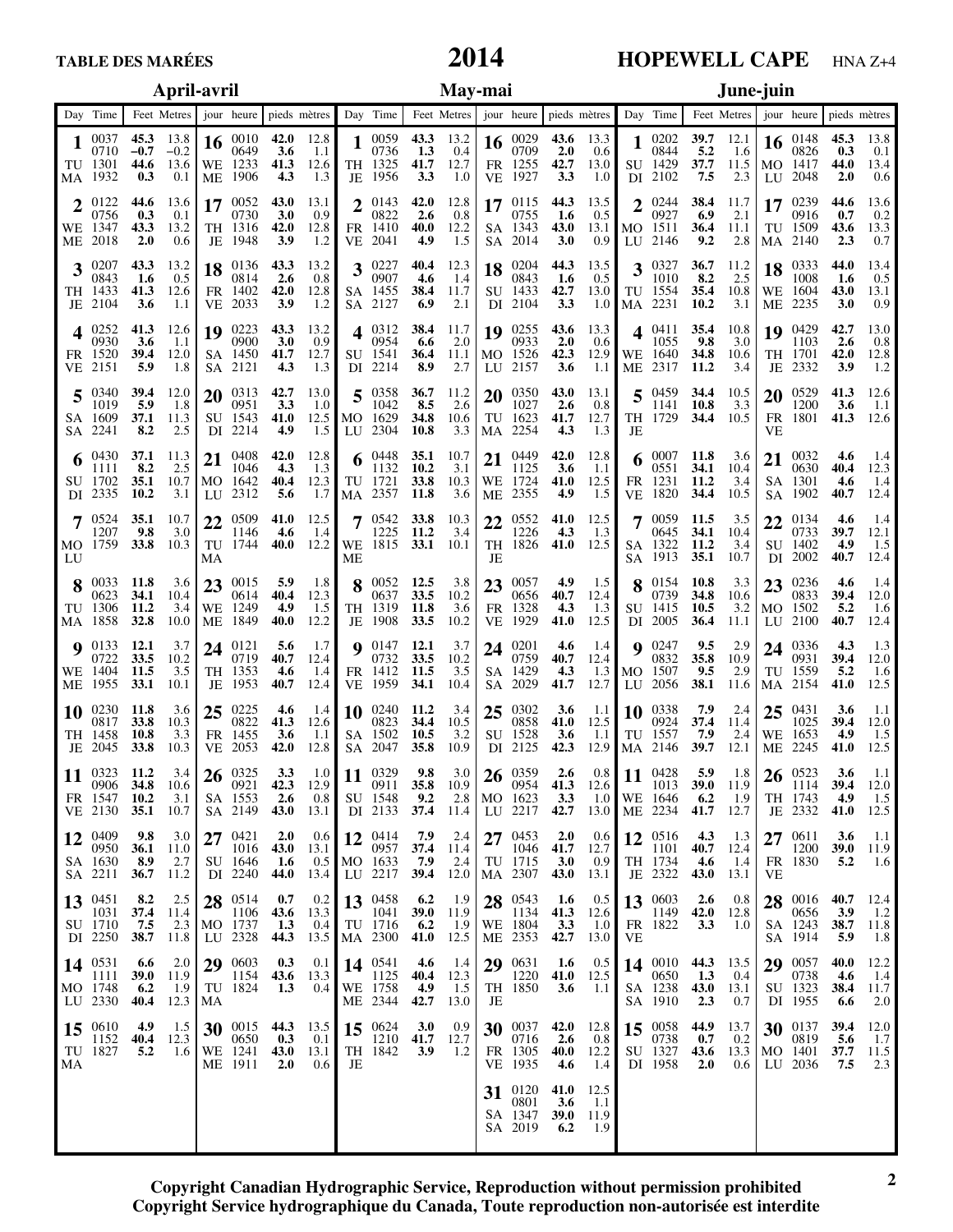## **HOPEWELL CAPE** AST Z+4

# **2014**

|                |                                           |                                    | July-juillet                  |                 |                                                           |                                   |                                   |          |                                                            |                            | August-août                                                                                                   |                 |                                                           |                            | September-septembre                       |                 |                                                                  |                                          |                                     |                       |                                                  |                                   |                             |
|----------------|-------------------------------------------|------------------------------------|-------------------------------|-----------------|-----------------------------------------------------------|-----------------------------------|-----------------------------------|----------|------------------------------------------------------------|----------------------------|---------------------------------------------------------------------------------------------------------------|-----------------|-----------------------------------------------------------|----------------------------|-------------------------------------------|-----------------|------------------------------------------------------------------|------------------------------------------|-------------------------------------|-----------------------|--------------------------------------------------|-----------------------------------|-----------------------------|
| Day            | Time                                      |                                    | Feet Metres i jour heure      |                 |                                                           |                                   | pieds mètres                      |          | Day Time                                                   |                            | Feet Metres                                                                                                   |                 | jour heure                                                |                            | pieds mètres                              |                 | Day Time                                                         |                                          | Feet Metres i jour heure            |                       |                                                  |                                   | pieds mètres                |
| 1              | 0215<br>0858<br>TU 1439<br>MA 2116        | 38.4<br>6.9<br>37.1<br>8.5         | 11.7<br>2.1<br>11.3<br>2.6    | 16<br>WE<br>MЕ  | 0222<br>0857<br>1450<br>2121                              | 45.6<br>$-0.3$<br>44.6<br>1.0     | 13.9<br>$-0.1$<br>13.6<br>0.3     |          | 0302<br>0940<br>FR 1524<br>VE 2201                         | 38.1<br>7.9<br>38.1<br>8.2 | 11.6<br>2.4<br>11.6<br>2.5                                                                                    | 16<br>SA.       | -0344<br>1016<br>SA 1610<br>2244                          | 42.7<br>2.3<br>42.3<br>3.3 | 13.0<br>0.7<br>12.9<br>1.0                | LU              | 0402<br>1033<br>MO 1627<br>2304                                  | 38.4<br>7.5<br>39.0<br>7.2               | 11.7<br>2.3<br>11.9<br>2.2          | 16<br>MA              | 0509<br>1140<br>TU 1735                          | 37.4<br>7.5<br>37.7               | 11.4<br>2.3<br>11.5         |
| WE             | 0254<br>0937<br>1519<br>ME 2156           | 37.4<br>7.9<br>36.7<br>9.2         | 11.4<br>2.4<br>11.2<br>2.8    | 17<br>TH<br>JE  | 0313<br>0947<br>1542<br>2213                              | 44.6<br>0.7<br>43.6<br>2.0        | 13.6<br>0.2<br>13.3<br>0.6        | າ<br>SA. | 0345<br>1020<br>SA 1609<br>2245                            | 37.4<br>8.2<br>37.7<br>8.5 | 11.4<br>2.5<br>11.5<br>2.6                                                                                    | 17<br>DI        | 0438<br>1109<br>SU 1706<br>2340                           | 40.7<br>4.6<br>40.4<br>4.9 | 12.4<br>1.4<br>12.3<br>1.5                | 2<br>TU<br>MA   | 0456<br>1126<br>1724                                             | 37.7<br>8.2<br>38.7                      | 11.5<br>2.5<br>11.8                 | 17<br>WE<br>MЕ        | 0014<br>0610<br>-1241<br>-1837                   | 7.5<br>35.8<br>9.5<br>36.1        | 2.3<br>10.9<br>2.9<br>11.0  |
| 3<br>TH.<br>JE | 0336<br>1017<br>- 1601<br>-2238           | 36.7<br>8.9<br>36.1<br>9.8         | 11.2<br>2.7<br>11.0<br>3.0    | 18<br>FR<br>VE  | 0407<br>1039<br>1636<br>2308                              | 43.0<br>2.3<br>42.7<br>3.3        | 13.1<br>0.7<br>13.0<br>1.0        | 3        | 0433<br>1105<br>SU 1659<br>DI 2335                         | 36.7<br>8.9<br>37.4<br>8.9 | 11.2<br>2.7<br>11.4<br>2.7                                                                                    | MO.<br>LU       | 18 0536<br>1206<br>1805                                   | 38.7<br>6.6<br>38.7        | 11.8<br>2.0<br>11.8                       | 3<br>WE<br>ME   | 0001<br>0557<br>1227<br>1826                                     | 7.5<br>37.1<br>8.5<br>38.7               | 2.3<br>11.3<br>2.6<br>11.8          | 18<br>JE              | 0116<br>0714<br>TH 1344<br>1940                  | 8.9<br>34.8<br>10.2<br>35.4       | 2.7<br>10.6<br>3.1<br>10.8  |
| FR.<br>VE      | 0420<br>1059<br>- 1646<br>2324            | 35.8<br>9.8<br>36.1<br>10.5        | 10.9<br>3.0<br>11.0<br>3.2    | 19<br>SA<br>SА  | 0504<br>1135<br>1734                                      | 41.3<br>3.9<br>41.3               | 12.6<br>1.2<br>12.6               | 4<br>LU  | 0526<br>1157<br>MO 1754                                    | 36.4<br>9.2<br>37.4        | 11.1<br>2.8<br>11.4                                                                                           | 19<br>МA        | 0041<br>0638<br>TU 1308<br>1907                           | 6.6<br>36.7<br>7.9<br>37.4 | 2.0<br>11.2<br>2.4<br>11.4                | Δ<br>TH<br>JE   | 0105<br>0701<br>-1332<br>1931                                    | 7.5<br>37.4<br>7.9<br>39.0               | 2.3<br>11.4<br>2.4<br>11.9          | 19<br>FR<br><b>VE</b> | 0219<br>0815<br>-1445<br>2039                    | 9.5<br>34.4<br>10.5<br>35.4       | 2.9<br>10.5<br>3.2<br>10.8  |
| 5<br>SА        | 0509<br>1145<br>SA 1737                   | 35.4<br>10.2<br>36.1               | 10.8<br>3.1<br>11.0           | 20<br>SU<br>DI  | 0006<br>0603<br>1233<br>1834                              | 4.6<br>39.7<br>5.2<br>40.0        | 1.4<br>12.1<br>1.6<br>12.2        | 5<br>MA  | 0032<br>0625<br>TU 1255<br>1854                            | 8.9<br>36.1<br>9.2<br>37.7 | 2.7<br>11.0<br>2.8<br>11.5                                                                                    | 20<br>WE<br>MЕ  | 0144<br>0742<br>-1411<br>2009                             | 7.5<br>35.8<br>8.9<br>37.1 | 2.3<br>10.9<br>2.7<br>11.3                | 5<br>FR<br>VE   | 0210<br>0805<br>1438<br>2034                                     | 6.6<br>38.4<br>6.9<br>40.4               | 2.0<br>11.7<br>2.1<br>12.3          | 20<br>SA<br>SА        | 0317<br>0910<br>-1541<br>2131                    | 9.2<br>34.8<br>9.8<br>35.8        | 2.8<br>10.6<br>3.0<br>10.9  |
|                | 0014<br>0602<br>SU 1236<br>DI 1831        | 10.5<br>35.1<br>10.5<br>36.4       | 3.2<br>10.7<br>3.2<br>11.1    | 21<br>MO.<br>LU | 0108<br>0706<br>1335<br>1935                              | 5.6<br>38.4<br>6.6<br>39.4        | 1.7<br>11.7<br>2.0<br>12.0        | WE<br>MЕ | 0133<br>0727<br>1358<br>1955                               | 8.5<br>36.7<br>8.5<br>38.7 | 2.6<br>11.2<br>2.6<br>11.8                                                                                    | 21<br>JE        | 0247<br>0844<br>TH 1513<br>2108                           | 7.9<br>35.8<br>8.9<br>37.1 | 2.4<br>10.9<br>2.7<br>11.3                | 6<br>SА<br>SA   | 0313<br>0906<br>1539<br>2133                                     | 5.2<br>40.0<br>4.9<br>42.0               | 1.6<br>12.2<br>1.5<br>12.8          | 21                    | 0408<br>0957<br>SU 1630<br>DI 2215               | 8.9<br>35.4<br>8.9<br>36.4        | 2.7<br>10.8<br>2.7<br>11.1  |
|                | 0109<br>0659<br>MO 1331<br>LU 1927        | 10.2<br>35.4<br>9.8<br>37.1        | 3.1<br>10.8<br>3.0<br>11.3    | 22<br>TU<br>МA  | 0211<br>0808<br>1437<br>2035                              | 5.9<br>37.4<br>6.9<br>38.7        | 1.8<br>11.4<br>2.1<br>11.8        |          | 0236<br>0828<br>TH 1500<br>JE 2055                         | 7.2<br>37.7<br>7.5<br>40.0 | 2.2<br>11.5<br>2.3<br>12.2                                                                                    | 22<br>FR.       | 0346<br>0940<br>1609<br>VE 2200                           | 7.5<br>35.8<br>8.5<br>37.4 | 2.3<br>10.9<br>2.6<br>11.4                | 7               | 0411<br>1003<br>SU 1636<br>DI 2228                               | 3.3<br>42.0<br>3.0<br>44.0               | 1.0<br>12.8<br>0.9<br>13.4          | 22<br>LU              | 0453<br>1037<br>MO 1713<br>2255                  | 8.2<br>36.4<br>8.2<br>37.4        | 2.5<br>11.1<br>2.5<br>11.4  |
| TU             | 0207<br>0757<br>- 1429<br>MA 2023         | 9.2<br>36.1<br>9.2<br>38.4         | 2.8<br>11.0<br>2.8<br>11.7    | 23<br>WE<br>МE  | 0312<br>0908<br>1537<br>2132                              | 5.9<br>37.4<br>7.2<br>38.7        | 1.8<br>11.4<br>2.2<br>11.8        |          | 0336<br>0927<br>FR 1559<br>VE 2152                         | 5.6<br>39.4<br>5.6<br>42.0 | 1.7<br>12.0<br>1.7<br>12.8                                                                                    | 23              | 0438<br>1029<br>SA 1658<br>SA 2246                        | 7.2<br>36.4<br>7.9<br>37.7 | 2.2<br>11.1<br>2.4<br>11.5                | 8<br>MO.<br>LU. | 0504<br>1055<br>1728<br>2319                                     | 1.3<br>44.0<br>1.0<br>45.3               | 0.4<br>13.4<br>0.3<br>13.8          | 23<br>TU              | 0533<br>1114<br>1752<br>MA 2332                  | 7.5<br>37.7<br>7.2<br>38.4        | 2.3<br>11.5<br>2.2<br>11.7  |
| Q<br>WE<br>МE  | 0305<br>0854<br>-1526<br>2118             | 7.5<br>37.4<br>7.9<br>40.0         | 2.3<br>11.4<br>2.4<br>12.2    | 24<br>TH<br>JE  | 0410<br>1003<br>1632<br>2224                              | 5.9<br>37.4<br>6.9<br><b>39.0</b> | 1.8<br>11.4<br>2.1<br>11.9        | SA       | $9 \t0432$<br>1022<br>SA 1655<br>2246                      | 3.6<br>41.3<br>3.6<br>43.6 | 1.1<br>12.6<br>1.1<br>13.3                                                                                    |                 | 24 0524<br>1111<br>SU 1743<br>DI 2327                     | 6.6<br>37.1<br>7.5<br>38.4 | 2.0<br>11.3<br>2.3<br>11.7                | TU<br>MA        | 90554<br>1145<br>1818                                            | 0.0<br>45.3<br>$-0.3$                    | 0.0<br>13.8<br>$-0.1$               | WE<br>MЕ              | 24 0610<br>1149<br>1828                          | 6.9<br>38.7<br>6.2                | 2.1<br>11.8<br>1.9          |
| 10<br>TH<br>JE | 0401<br>0948<br>- 1621<br>2212            | 5.9<br>39.0<br>5.9<br>41.7         | 1.8<br>11.9<br>1.8<br>12.7    | 25<br>FR        | 0502<br>1053<br>1722<br>VE 2311                           | 5.2<br>37.7<br>6.6<br>39.4        | 1.6<br>11.5<br>2.0<br>12.0        | 10       | 0525<br>1114<br>SU 1747<br>DI 2337                         | 1.6<br>43.3<br>1.6<br>45.3 | 0.5<br>13.2<br>0.5<br>13.8                                                                                    | 25<br>MO.<br>LU | -0605<br>1148<br>1823                                     | 6.2<br>37.7<br>6.9         | 1.9<br>11.5<br>2.1                        | 10<br>WE        | 0009<br>0642<br>1233<br>ME 1906                                  | 45.9<br>$-1.0$<br>45.9<br>$-1.0$         | 14.0<br>$-0.3$<br>14.0<br>$-0.3$    | 25<br>TH<br>JE        | 0008<br>0646<br>1225<br>1904                     | <b>39.0</b><br>6.2<br>39.7<br>5.6 | 11.9<br>1.9<br>12.1<br>1.7  |
|                | $11^{0453}$<br>1041<br>FR 1714<br>VE 2303 | 3.9<br>40.7<br>4.3<br>43.3         | 1.2<br>12.4<br>1.3<br>13.2    |                 | 26 0550<br>1138<br>SA 1808<br>SA 2353                     | 5.2<br>37.7<br>6.6<br>39.4        | 11.5<br>2.0<br>12.0               | LU       | $1.6$ 11 $^{0614}$<br>1204<br>MO 1836                      | 0.0<br>44.6<br>0.3         | 0.0<br>13.6<br>0.1                                                                                            |                 | $26\ \substack{0004\\0003}$<br>0643<br>TU 1223<br>MA 1859 | 6.2<br>6.6                 | 38.7 11.8<br>-1.9<br>38.4 11.7<br>2.0     |                 | 11 $^{0057}$<br>$0729 -1.0 -0.3$<br>TH 1320 45.9 14.0<br>JE 1953 | $-1.0 -0.3$                              | <b>46.3</b> 14.1                    |                       | $26\degree^{0044}$<br>0721<br>FR 1302<br>VE 1941 | 39.7<br>5.9<br>40.7<br>4.9        | 12.1<br>1.8<br>12.4<br>1.5  |
|                | 12 0544<br>1131<br>SA 1804<br>SA 2353     | <b>2.0</b><br>42.7<br>2.6<br>44.9  | 0.6<br>13.0<br>0.8<br>13.7    | DI              | 27 0633<br>1218<br>SU 1850                                | 5.2<br>38.1<br>6.6                | 1.6<br>11.6<br>2.0                |          | $0702 -1.0$<br>TU 1253<br>MA 1925                          | 45.6                       | 12 $\begin{bmatrix} 0026 & 46.3 & 14.1 \\ 0702 & 18.2 & 0.2 \end{bmatrix}$<br>$-0.3$<br>13.9<br>$-0.3$ $-0.1$ |                 | 27 $^{0039}_{0710}$<br>0719<br>WE 1258<br>ME 1936         | 6.2<br>6.2                 | 39.0 $11.9$<br>1.9<br>39.0 $11.9$<br>-1.9 |                 | 12 $^{0144}_{0215}$<br>0816<br>FR 1407<br>VE 2041                | $-0.3$ $-0.1$<br>45.3<br>0.0             | 45.3 13.8<br>13.8<br>0.0            |                       | 27 0123<br>0757<br>SA 1341<br>SA 2019            | 40.4<br>5.6<br>41.3<br>4.9        | 12.3<br>1.7<br>12.6<br>1.5  |
| DI             | $13^{0633}$<br>1221<br>SU 1853            | 0.7<br>44.0<br>1.3                 | 0.2<br>13.4<br>0.4            |                 | $28\substack{0.032\\0.712}$<br>0713<br>MO 1255<br>LU 1929 | 5.2<br>38.1<br>6.9                | 39.4 $12.0$<br>1.6<br>11.6<br>2.1 |          | 13 $^{0115}_{0750}$<br>WE 1341 <b>45.9</b> 14.0<br>ME 2013 | $0750 -1.0 -0.3$<br>$-0.7$ | $46.3$ 14.1<br>$-0.2$                                                                                         |                 | 28 $^{0115}_{0752}$<br>0753<br>TH 1333<br>JE 2011         | 6.2<br>6.2                 | 39.4 12.0<br>- 1.9<br>39.4 $12.0$<br>-1.9 |                 | 13 $^{0232}_{0002}$<br>0903<br>SA 1455<br>SA 2129                | 44.0<br>1.3<br>43.6<br>1.6               | 13.4<br>0.4<br>13.3<br>0.5          |                       | $28^{0204}$<br>0837<br>SU 1423<br>DI 2101        | 40.4<br>5.6<br>41.3<br>4.9        | 12.3<br>1.7<br>12.6<br>1.5  |
|                | 14 $0043$<br>0721<br>MO 1310<br>LU 1942   | 45.6 13.9<br>$-0.3$<br>44.6<br>0.7 | $-0.1$<br>13.6<br>0.2         |                 | 29 0109<br>0750<br>TU 1331<br>MA 2007                     | 5.9<br>38.1<br>6.9                | 39.0 11.9<br>1.8<br>11.6<br>2.1   |          | 14 0204 45.9<br>TH 1429<br>JE 2101                         | $0837 -0.7$<br>45.3<br>0.3 | 14.0<br>$-0.2$<br>13.8<br>0.1                                                                                 |                 | 29 0151<br>0829<br>FR 1411<br>VE 2048                     | 6.2<br>6.2                 | 39.4 12.0<br>-1.9<br>$39.7$ 12.1<br>1.9   |                 | $14^{0321}$<br>0952<br>SU 1544<br>DI 2220                        | 3.3<br>41.7<br>3.6                       | $42.0$ 12.8<br>-1.0<br>12.7<br>-1.1 |                       | 29 0249<br>0920<br>MO 1510<br>LU 2147            | 40.0<br>5.9<br>41.0<br>5.2        | 12.2<br>1.8<br>12.5<br>1.6  |
|                | 15 0132<br>0809<br>TU 1359<br>MA 2031     | 45.9<br>$-0.7$<br>44.9<br>0.7      | 14.0<br>$-0.2$<br>13.7<br>0.2 |                 | 30 0145<br>0826<br>WE 1406<br>ME 2043                     | 38.7<br>6.6<br>38.1<br>7.5        | 11.8<br>2.0<br>11.6<br>2.3        |          | 15 $^{0253}$<br>0925<br>FR 1519<br>VE 2151                 | 44.6<br>0.7<br>44.0<br>1.3 | 13.6<br>0.2<br>13.4<br>0.4                                                                                    |                 | 30 0231<br>0906<br>SA 1452<br>SA 2128                     | 6.6<br><b>39.7</b><br>6.6  | 39.4 $12.0$<br>2.0<br>12.1<br>2.0         |                 | 15 $^{0413}$<br>1044<br>MO 1638<br>LU 2315                       | <b>39.7</b><br>5.6<br><b>39.7</b><br>5.6 | 12.1<br>1.7<br>12.1<br>1.7          |                       | 30 0338<br>1008<br>TU 1602<br>MA 2239            | 39.7<br>6.6<br>40.4<br>5.9        | 12.1<br>2.0<br>12.3<br>-1.8 |
|                |                                           |                                    |                               |                 | 31 0222<br>0902<br>TH 1444<br>JE 2121                     | 38.4<br>7.2<br>38.1<br>7.9        | 11.7<br>2.2<br>11.6<br>2.4        |          |                                                            |                            |                                                                                                               |                 | $31^{0314}$<br>0947<br>SU 1537<br>DI 2213                 | 38.7<br>7.2<br>39.4<br>6.9 | 11.8<br>2.2<br>12.0<br>2.1                |                 |                                                                  |                                          |                                     |                       |                                                  |                                   |                             |

**3** 

**Copyright Canadian Hydrographic Service, Reproduction without permission prohibited Copyright Service hydrographique du Canada, Toute reproduction non-autorisée est interdite**